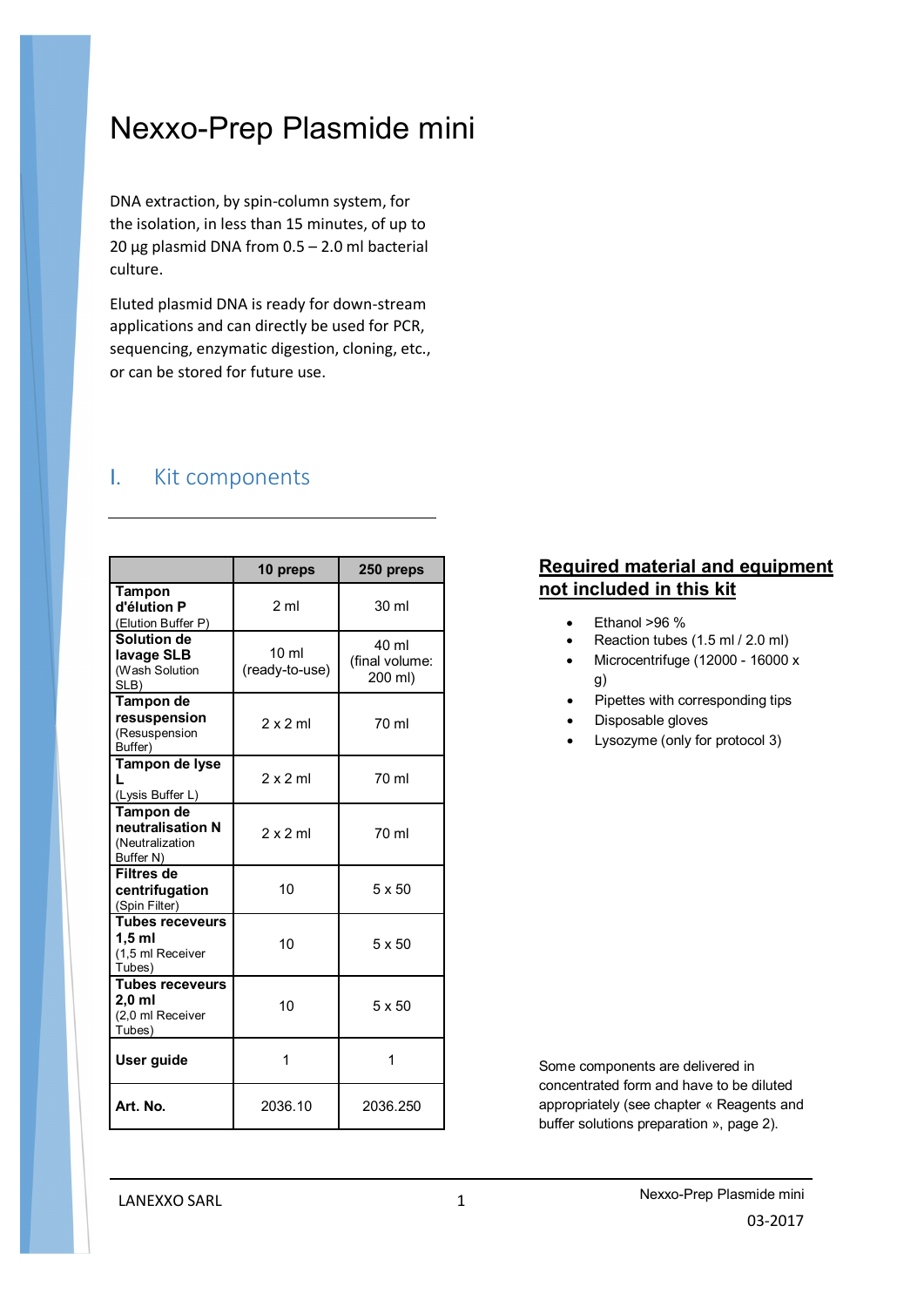# II. Storage and stability

All kit components should be stored at room temperature (15-30 °C).

Ethanol is a volatile compound. Keep **Wash Solution SLB** tightly closed.

Check solutions for absence of precipitates before use. Redisolve precipitates by heating (< 37 °C).

*Note: all kit components are stable for at least 12 months.*

# III. Reagents and buffer solutions preparation

## 1. Kit 10 extractions:

All components are delivered ready-to-use.

### 2. Kit 250 extractions:

Add 160 ml of >96 % ethanol to the **Wash Solution SLB** and store the bottle tightly closed.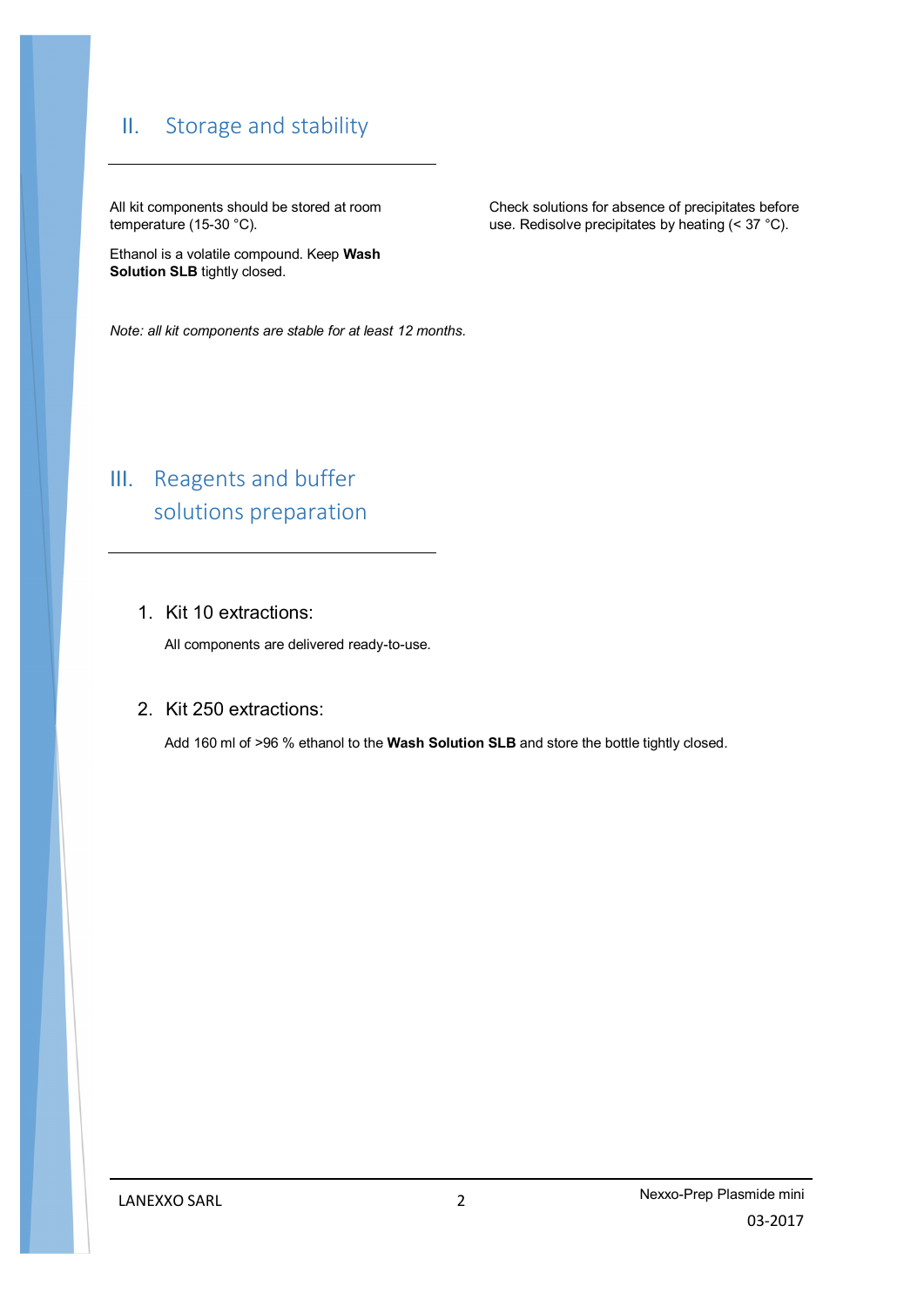# IV. Protocol 1: plasmid extraction from 0.5 - 2.0 ml bacterial culture (ex.: *E. coli*)

## **Before starting**

 Ensure that reagents/buffers preparation has been done (see chapter "Reagents and buffer solutions preparation", page 2).

*Note: To prevent contamination, use new pipet tip for each pipetting step.*

 Ensure that all components are at room temperature and check solutions for absence of precipitates before use. If necessary resuspend precipitates by heating  $( $37$  °C)$ .

|   | <b>Preparation of bacterial culture</b>                                                                                   |  |
|---|---------------------------------------------------------------------------------------------------------------------------|--|
| 1 | Inoculate $1 - 5$ ml of I B broth<br>(supplemented with the<br>appropriate selective antibiotic),<br>with a single colony |  |
|   | Incubate 12-16 hours at 37 °C<br>with rapid shaking                                                                       |  |
|   | Note: incubation period should not be<br>longer than 16 hours.                                                            |  |

| <b>Bacterial cells harvesting</b>                                                 |  |
|-----------------------------------------------------------------------------------|--|
| Transfer 0.5 - 2.0 ml of bacterial<br>culture in a 1.5 or 2.0 ml reaction<br>tube |  |
| Centrifuge 1 min. at max. speed<br>$(12000 - 16000 x g)$                          |  |
| Discard the whole supernatant,<br>and keep only the pellet                        |  |

#### **Resuspension of bacterial cells**

3

4

- Add 250 µl of **Resuspension Buffer**
	- Vortex until pellet is completely resuspended (any pellets or cell clumps should remain)

#### **Cell lysis and neutralization**

- Add 250 µl of **Lysis Buffer L**
- Close the tube and mix gently by inversion (5 inversions, do not vortex)

Caution: lysis step (↑) should not take more than 5 minutes.

- Add 250 µl of **Neutralization Buffer N**
- Mix by inversion (mix gently but effectively, 4 – 6 inversions)
- Centrifuge 5 min. at max. speed (12000 - 16000 x g)

Steps 5 to  $7 \rightarrow$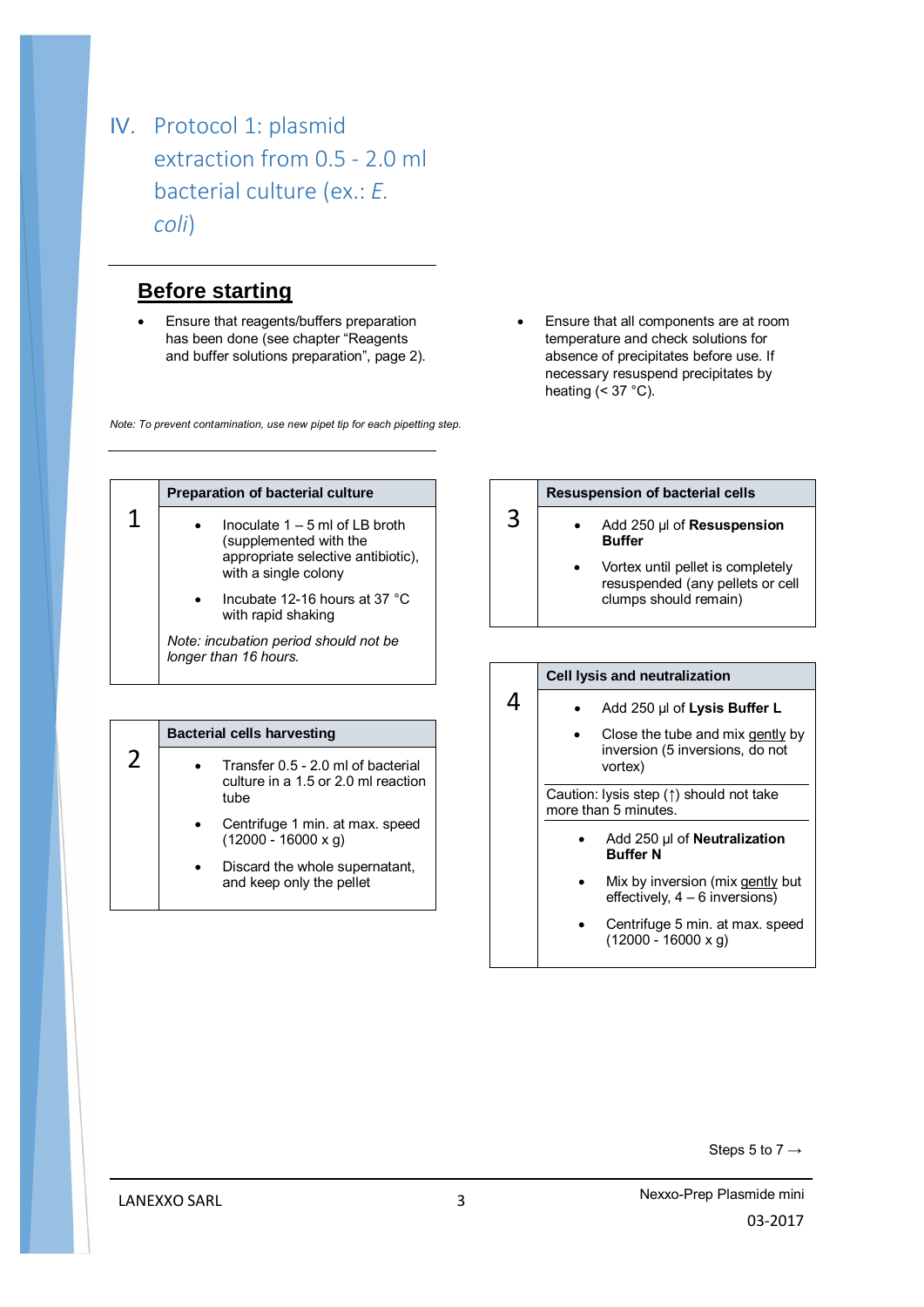| 5 |  | <b>Plasmid DNA adsorption to Spin Filter</b>                                              |  |
|---|--|-------------------------------------------------------------------------------------------|--|
|   |  | Insert a <b>Spin Filter</b> into a new<br>2,0 ml Receiver Tube                            |  |
|   |  | Transfer the clarified supernatant<br>into the Spin Filter                                |  |
|   |  | Incubate 1 min. at room<br>temperature                                                    |  |
|   |  | Centrifuge 1 min. at 11000 x g                                                            |  |
|   |  | Discard the flow-through and put<br>the Spin filter back into the 2.0<br>ml Receiver tube |  |

|   | <b>Plasmid DNA washing</b>                                                                                     |
|---|----------------------------------------------------------------------------------------------------------------|
| 6 | Add 750 µl of Wash Solution<br>SLB to the Spin Filter                                                          |
|   | Centrifuge 1 min. at 11000 x g                                                                                 |
|   | Discard the flow-through and put<br>the Spin filter back into the 2.0<br>ml Receiver tube                      |
|   | Centrifuge 3 min. at max. speed<br>(12000 - 16000 x g), to remove<br>remaining ethanol from the Spin<br>Filter |

#### **Plasmid DNA elution**

7

- Insert the **Spin filter** into a new **1.5 ml Receiver tube**
	- Add 50-100 µl of **Elution Buffer P** onto the center of the **Spin Filter**
	- Incubate 1 min. at room temperature
	- Centrifuge 1 min. at 11000 x g, to elute plasmid DNA

*Note: depending on desired yield and concentration, DNA can be eluted with more or less elution buffer.* 

*Higher yield is reached when eluting twice (2 x 100 µl for instance).*

Eluted plasmid DNA is ready for down-stream applications and can directly be used for PCR, sequencing, enzymatic digestion, cloning, etc., or can be stored at 2 °C to 8 °C.

Storing pDNA at -15 to -25°C might be damaging (shearing of pDNA). Repeated freeze-thaw cycles enhance the risk of pDNA degradation.

*Note: Elution buffer P contains EDTA. Elution can also be achieved with ddH2O. Without buffer pDNA may deteriorate. If pDNA is eluted with ddH2O it is recommended to store pDNA at -20 °C.*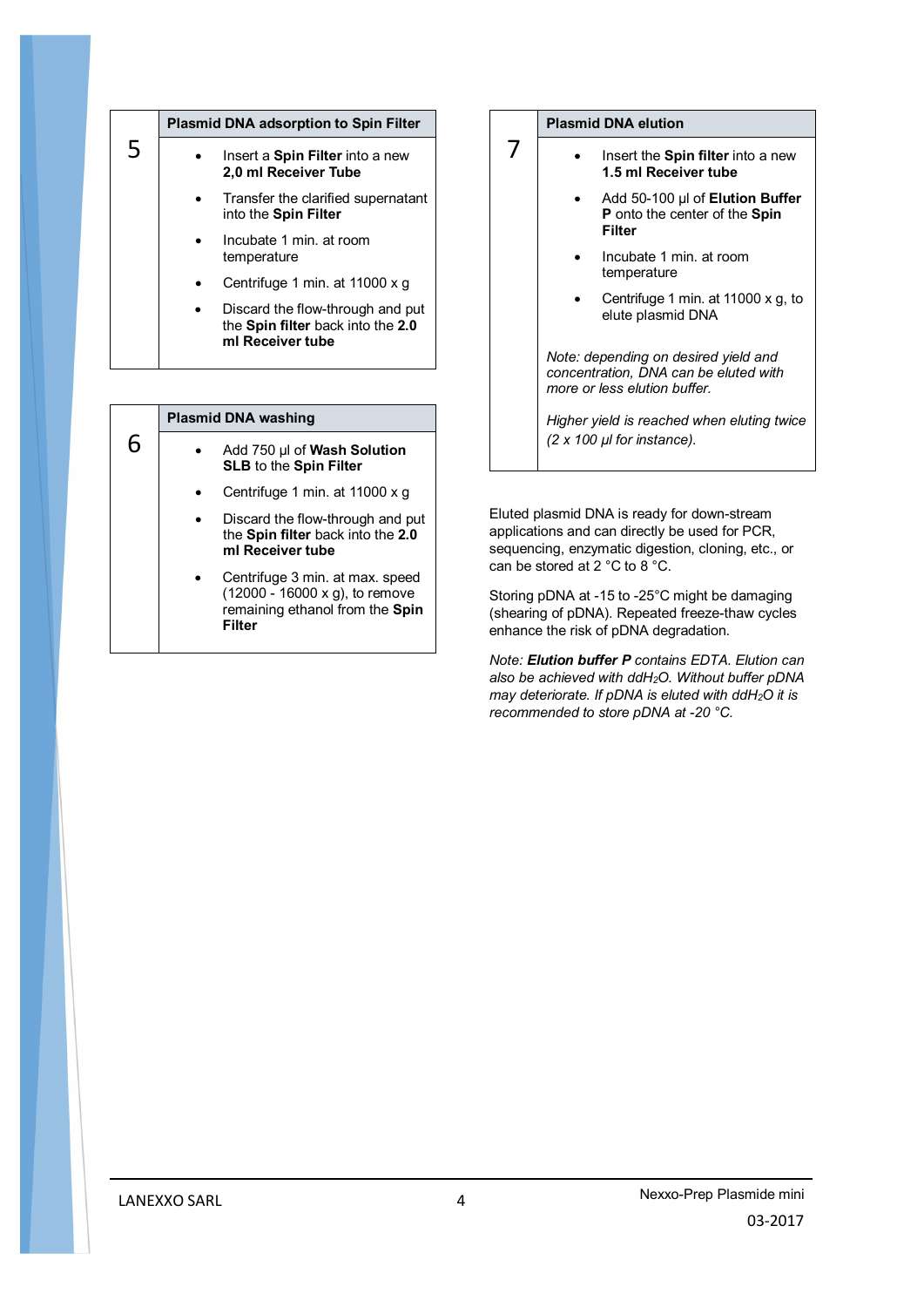V. Protocol 2: extraction of low copy plasmids and cosmids, from up to 10 ml bacterial culture

*Note: this protocol needs a higher volume of buffers. Using this protocol reduces the number of extractions.*

## **Before starting**

- Ensure that reagents/buffers preparation has been done (see chapter "Reagents and buffer solutions preparation", page 2).
- Ensure that all components are at room temperature and check solutions for absence of precipitates before use. If necessary resuspend precipitates by heating  $( $37$  °C)$ .

*Note: To prevent contamination, use new pipet tip for each pipetting step.*

 For plasmids or cosmids with more than 10 kb, the last step needs **Elution Buffer P** (or ddH2O, as the case may be) heated at 70 °C. Warm up in due time required volume of **Elution Buffer P** in a 2 ml tube (tube not supplied).

| <b>Preparation of bacterial culture</b>                                                                                 |  |
|-------------------------------------------------------------------------------------------------------------------------|--|
| Inoculate 1 – 10 ml of LB broth<br>(supplemented with the<br>appropriate selective antibiotic),<br>with a single colony |  |
| Incubate 12-16 hours at 37 °C<br>with rapid shaking                                                                     |  |
| Note: incubation period should not be<br>longer than 16 hours.                                                          |  |

#### **Resuspension of bacterial cells**

3

- Add 500 µl of **Resuspension Buffer**
	- Vortex until pellet is completely resuspended (any pellets or cell clusters should remain)
	- Transfer the whole solution in a 2.0 ml reaction tube (not supplied)

| <b>Bacterial cells harvesting</b>                                             |
|-------------------------------------------------------------------------------|
| Transfer 1 - 10 ml of bacterial<br>culture in a 15 ml Falcon<br>reaction tube |
| Centrifuge 10 min. at 5400 x g<br>and $4^{\circ}$ C.                          |
| Discard the whole supernatant,<br>and keep only the pellet                    |

Steps 4 to  $7 \rightarrow$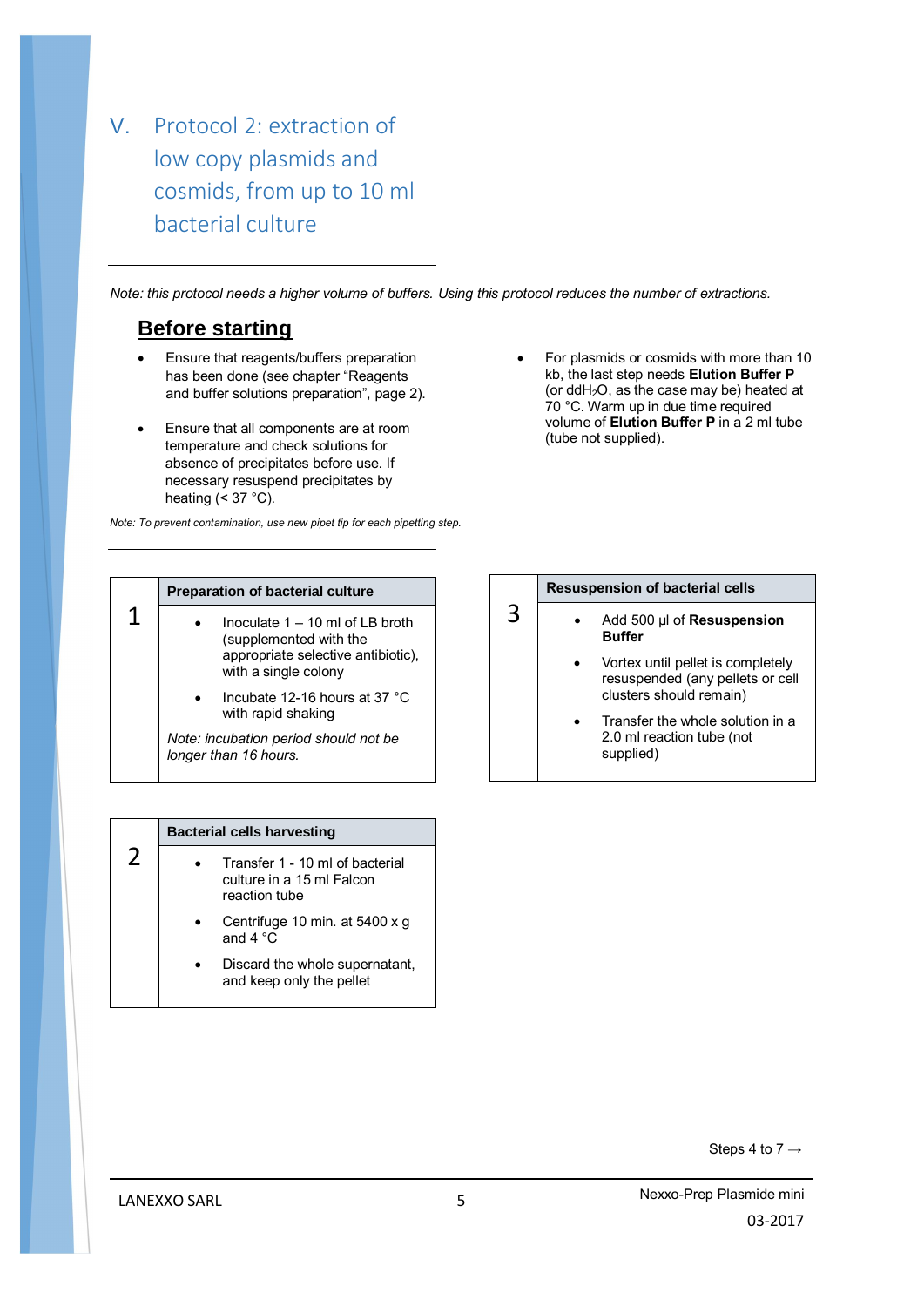|   | Cell lysis and neutralization                                   |                                                                                              |
|---|-----------------------------------------------------------------|----------------------------------------------------------------------------------------------|
| 4 |                                                                 | Add 500 µl of Lysis Buffer L                                                                 |
|   |                                                                 | Close the tube and mix gently by<br>inversion (5 inversions, do not<br>vortex)               |
|   | Caution: lysis step (1) should not take<br>more than 5 minutes. |                                                                                              |
|   |                                                                 | Add 500 µl of Neutralization<br><b>Buffer N</b>                                              |
|   |                                                                 | Mix by inversion (mix gently but<br>effectively, 4 - 6 inversions)                           |
|   |                                                                 | Centrifuge 5 min. at max. speed<br>$(12000 - 16000 x g)$                                     |
|   |                                                                 |                                                                                              |
|   |                                                                 | <b>Plasmid DNA adsorption to Spin Filter</b>                                                 |
|   |                                                                 |                                                                                              |
| 5 |                                                                 | Insert a Spin Filter into a new<br>2,0 ml Receiver Tube                                      |
|   |                                                                 | Transfer 750 µl of clarified<br>supernatant, from the previous<br>step, into the Spin Filter |
|   |                                                                 | Incubate 1 min. at room<br>temperature                                                       |
|   |                                                                 | Centrifuge 1 min. at 11000 x g                                                               |
|   |                                                                 | Discard the flow-through and put<br>the Spin filter back into the 2.0<br>ml Receiver tube    |
|   |                                                                 | Transfer the leftover clarified<br>supernatant, from step 4, into<br>the Spin Filter         |
|   |                                                                 | Incubate 1 min. at room<br>temperature                                                       |

 Discard the flow-through and put the **Spin filter** back into the **2.0 ml Receiver tube**

### **Plasmid DNA washing**

|  | Add 750 µl of Wash Solution<br><b>SLB</b> to the Spin Filter                                                   |
|--|----------------------------------------------------------------------------------------------------------------|
|  | Centrifuge 1 min. at 11000 x q                                                                                 |
|  | Discard the flow-through and put<br>the Spin filter back into the 2.0<br>ml Receiver tube                      |
|  | Centrifuge 3 min. at max. speed<br>(12000 - 16000 x g), to remove<br>remaining ethanol from the Spin<br>Filter |

#### **Plasmid DNA elution**

7

- Insert the **Spin filter** into a new **1.5 ml Receiver tube**
	- Add 50-100 µl of **Elution Buffer P** (\*) onto the center of the **Spin Filter**

 $(*)$  For plasmids or cosmids with more than 10 kb, use **Elution Buffer P** heated at 70 °C

- Incubate 1 min. at room temperature
- Centrifuge 1 min. at 11000 x g, to elute plasmid DNA

*Note: depending on desired yield and concentration, DNA can be eluted with more or less elution buffer.* 

*Higher yield is reached when eluting twice (2 x 100 µl for instance).*

Eluted plasmid DNA is ready for down-stream applications and can directly be used for PCR, sequencing, enzymatic digestion, cloning, etc., or can be stored at 2 °C to 8 °C.

Storing pDNA at -15 to -25°C might be damaging (shearing of pDNA). Repeated freeze-thaw cycles enhance the risk of pDNA degradation.

*Note: Elution buffer P contains EDTA. Elution can also be achieved with ddH2O. Without buffer pDNA may deteriorate. If pDNA is eluted with ddH2O it is recommended to store pDNA at -20 °C.*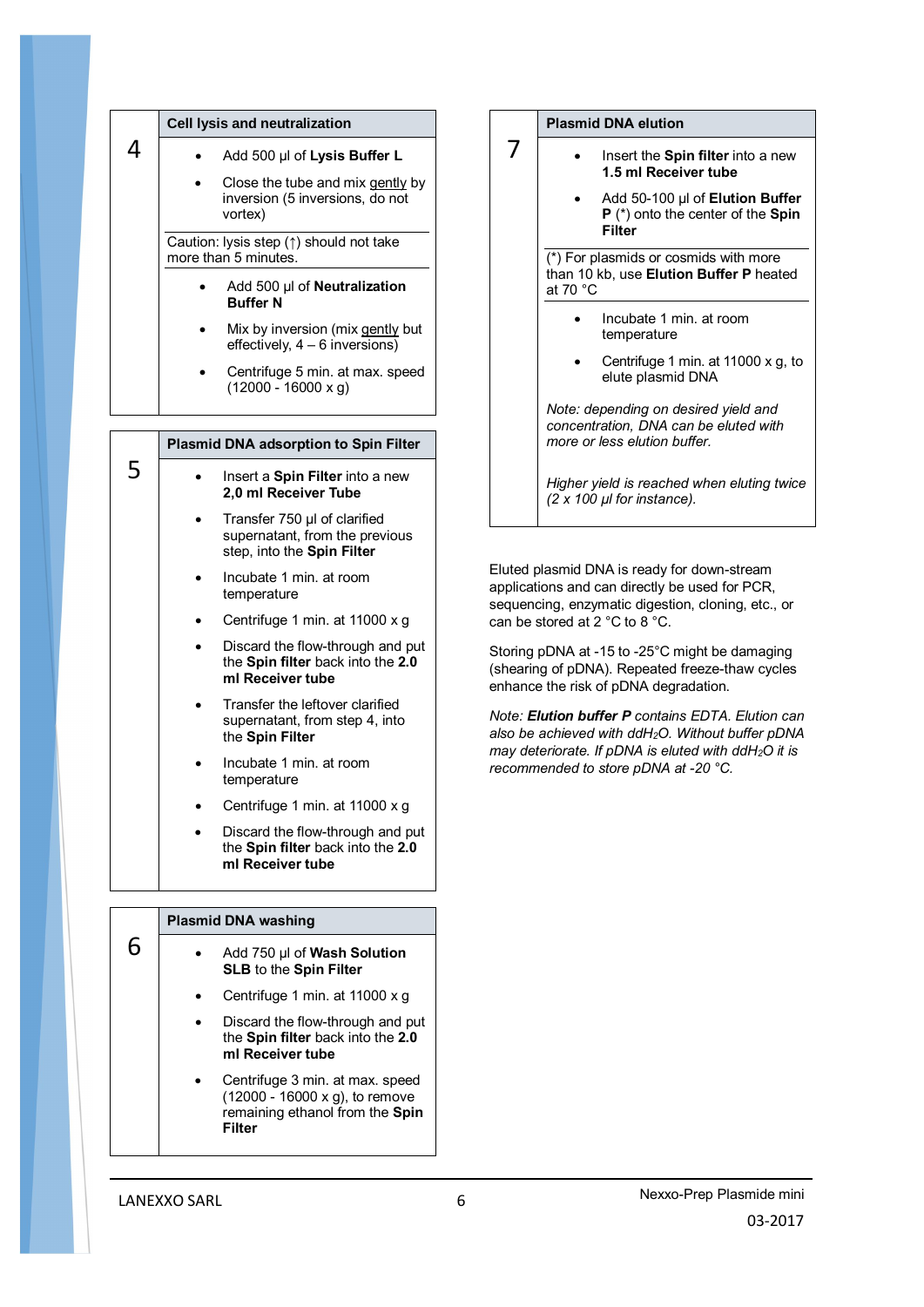VI. Protocol 3: plasmid extraction from 0.5 - 2.0 ml Gram positive bacterial culture

## **Before starting**

- Ensure that reagents/buffers preparation has been done (see chapter "Reagents and buffer solutions preparation", page 2).
- Ensure that all components are at room temperature and check solutions for absence of precipitates before use. If necessary resuspend precipitates by heating  $( $37$  °C)$ .

*Note: To prevent contamination, use new pipet tip for each pipetting step.*

Prepare 10 µl of Lysozyme (10 mg/ml or according to manufacturer's instructions) for step 3 (Resuspension of bacterial cells)

|   | <b>Preparation of bacterial culture</b>                                                                                   |  |
|---|---------------------------------------------------------------------------------------------------------------------------|--|
| 1 | Inoculate $1 - 5$ ml of I B broth<br>(supplemented with the<br>appropriate selective antibiotic),<br>with a single colony |  |
|   | Incubate 12-16 hours at 37 °C<br>with rapid shaking                                                                       |  |
|   | Note: incubation period should not be<br>longer than 16 hours.                                                            |  |

|  | <b>Bacterial cells harvesting</b>                                                 |
|--|-----------------------------------------------------------------------------------|
|  | Transfer 0.5 - 2.0 ml of bacterial<br>culture in a 1.5 or 2.0 ml reaction<br>tube |
|  | Centrifuge 1 min. at max. speed<br>$(12000 - 16000 x g)$                          |
|  | Discard the whole supernatant,<br>and keep only the pellet                        |

### 3 **Resuspension of bacterial cells** Add 250 µl of **Resuspension Buffer** Vortex until pellet is completely resuspended (any pellets or cell clusters should remain) Add 10 µl of Lysozyme (10

- mg/ml or according to manufacturer's instructions)
- Vortex
- Incubate 10 min. at 37 °C

Steps 4 to  $7 \rightarrow$